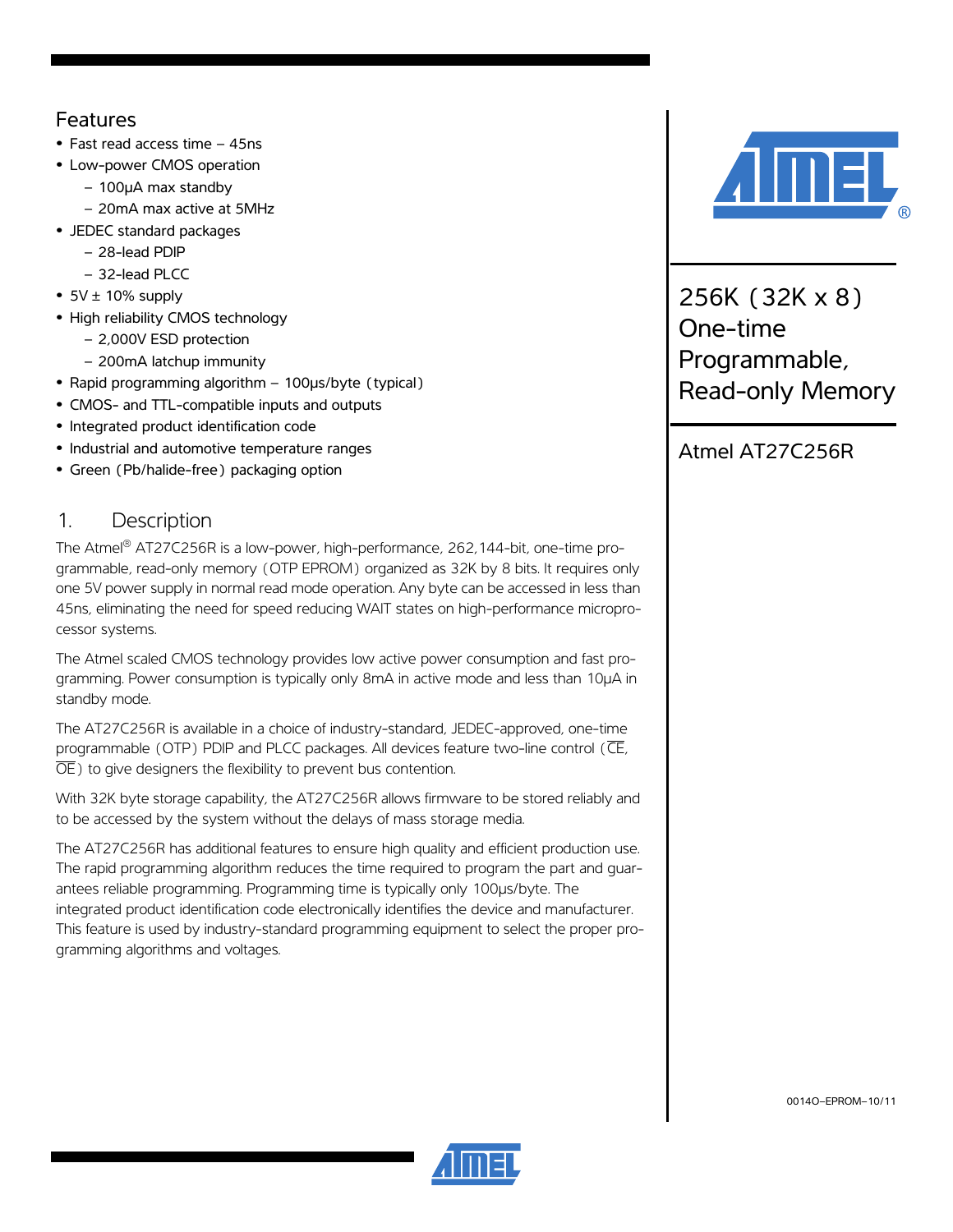

## 2. Pin configurations

| Pin name                                     | Function      |
|----------------------------------------------|---------------|
| $AO - A14$                                   | Addresses     |
| $OO - O7$                                    | Outputs       |
| $\overline{\overline{\mathsf{C}}\mathsf{F}}$ | Chip enable   |
| ŌF                                           | Output enable |
| ΝC                                           | No connect    |
|                                              |               |





### 3. System considerations

Switching between active and standby conditions via the chip enable pin may produce transient voltage excursions. Unless accommodated by the system design, these transients may exceed datasheet limits, resulting in device non-conformance. At a minimum, a 0.1µF, high-frequency, low inherent inductance, ceramic capacitor should be utilized for each device. This capacitor should be connected between the  $V_{CC}$  and ground terminals of the device, as close to the device as possible. Additionally, to stabilize the supply voltage level on printed circuit boards with large EPROM arrays, a 4.7µF bulk electrolytic capacitor should be utilized, again connected between the  $V_{CC}$  and ground terminals. This capacitor should be positioned as close as possible to the point where the power supply is connected to the array.

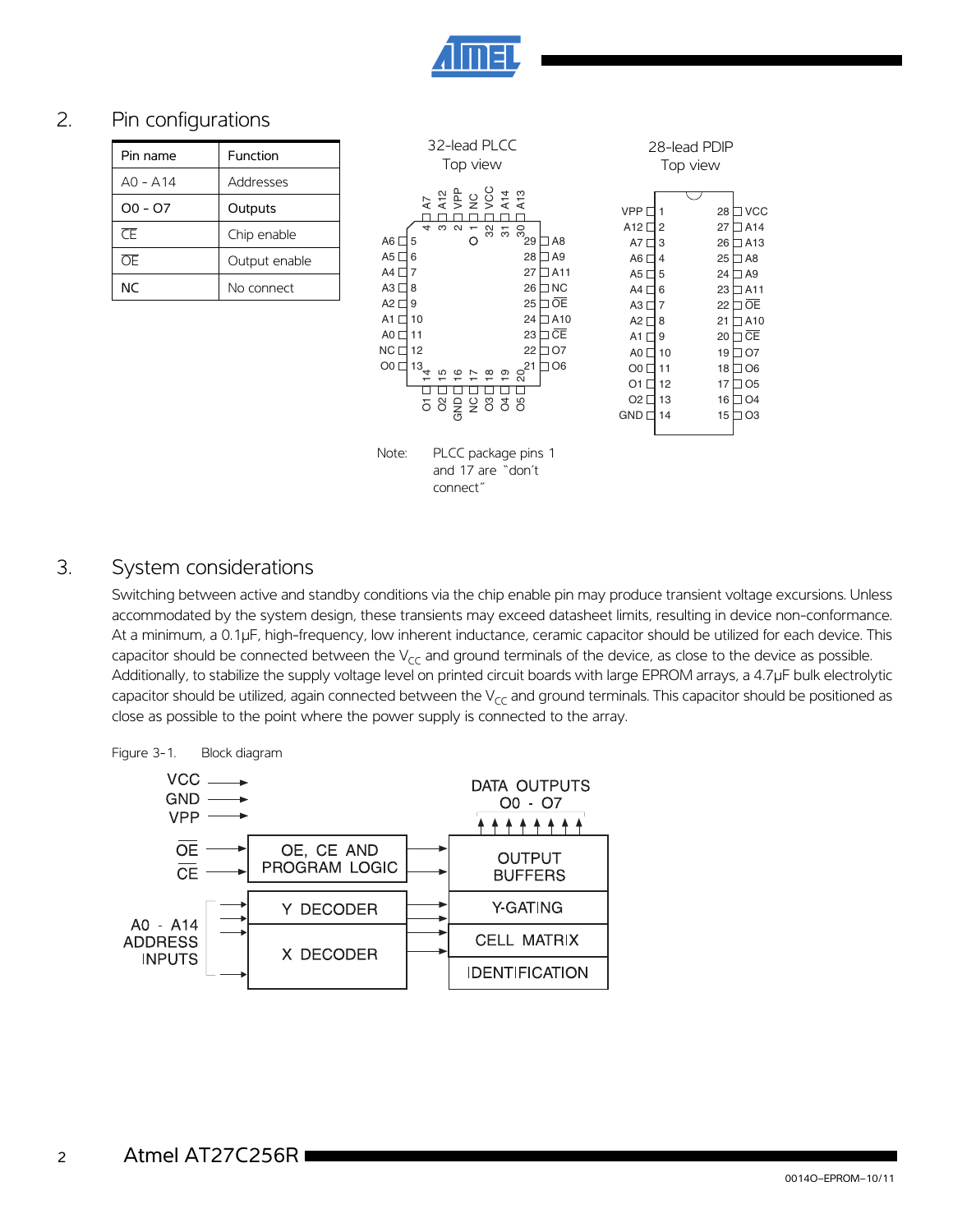## 4. Absolute maximum ratings\*

| $\mathbf{a}$ and $\mathbf{b}$ and $\mathbf{c}$ and $\mathbf{c}$ and $\mathbf{c}$ and $\mathbf{c}$ and $\mathbf{c}$ and $\mathbf{c}$ and $\mathbf{c}$ and $\mathbf{c}$ and $\mathbf{c}$ and $\mathbf{c}$ and $\mathbf{c}$ and $\mathbf{c}$ and $\mathbf{c}$ and $\mathbf{c}$ and $\mathbf{c}$ and |
|--------------------------------------------------------------------------------------------------------------------------------------------------------------------------------------------------------------------------------------------------------------------------------------------------|
| $V_{\text{pp}}$ supply voltage with                                                                                                                                                                                                                                                              |
| Voltage on A9 with<br>respect to ground $\ldots \ldots \ldots \ldots -2.0V$ to +14.0V <sup>(1)</sup>                                                                                                                                                                                             |
| Voltage on any pin with                                                                                                                                                                                                                                                                          |
|                                                                                                                                                                                                                                                                                                  |
| Temperature under bias $\ldots \ldots \ldots \ldots -55^{\circ}C$ to +125°C                                                                                                                                                                                                                      |

- \*NOTICE: Stresses beyond those listed under "Absolute maximum ratings" may cause permanent damage to the device. This is a stress rating only, and functional operation of the device at these or any other conditions beyond those indicated in the operational sections of this specification is not implied. Exposure to absolute maximum rating conditions for extended periods may affect device reliability.
- <span id="page-2-0"></span>Note: 1. Minimum voltage is -0.6V DC, which may undershoot to -2.0V for pulses of less than 20ns. Maximum output pin voltage is  $V_{CC}$  + 0.75V DC, which may overshoot to +7.0V for pulses of less than 20ns.

## 5. DC and AC characteristics

| Mode/Pin                              | $\overline{\text{CE}}$     | <b>OE</b>       | Ai                                                                                        | $V_{\text{PP}}$   | Outputs             |
|---------------------------------------|----------------------------|-----------------|-------------------------------------------------------------------------------------------|-------------------|---------------------|
| Read                                  | $\mathsf{V}_{\mathsf{IL}}$ | $V_{IL}$        | Ai                                                                                        | $V_{CC}$          | $D_{\text{OUT}}$    |
| Output disable                        | $\mathsf{V}_{\mathsf{IL}}$ | $V_{\text{IH}}$ | $X^{(1)}$                                                                                 | $V_{CC}$          | High Z              |
| Standby                               | $\mathsf{V}_{\mathsf{IH}}$ | $X^{(1)}$       | $X^{(1)}$                                                                                 | $V_{CC}$          | High Z              |
| Rapid program <sup>(2)</sup>          | $V_{I L}$                  | $V_{\text{IH}}$ | Ai                                                                                        | $V_{\mathsf{PP}}$ | $D_{IN}$            |
| PGM verify <sup>(2)</sup>             | $X^{(1)}$                  | $V_{\parallel}$ | Ai                                                                                        | $V_{\mathsf{PP}}$ | $D_{\text{OUT}}$    |
| Optional PGM verify <sup>(2)</sup>    | $V_{IL}$                   | $V_{IL}$        | Ai                                                                                        | $V_{CC}$          | $D_{\text{OUT}}$    |
| PGM inhibit <sup>(2)</sup>            | $\mathsf{V}_{\mathsf{IH}}$ | $V_{\text{H}}$  | $X^{(1)}$                                                                                 | $V_{\text{PP}}$   | High Z              |
| Product identification <sup>(4)</sup> | $\mathsf{V}_{\mathsf{IL}}$ | $V_{\parallel}$ | $A9 = V_H^{(3)}$<br>$AO = V_{\text{IH}}$ or $V_{\text{IL}}$<br>$A1 - A14 = V_{\parallel}$ | $V_{CC}$          | Identification code |

Table 5-1. Operating Modes

<span id="page-2-4"></span><span id="page-2-2"></span><span id="page-2-1"></span>Notes: 1. X can be  $V_{II}$  or  $V_{III}$ .

2. Refer to programming characteristics.

3.  $V_H = 12.0 \pm 0.5V$ .

4. Two identifier bytes may be selected. All Ai inputs are held low  $(V_{\parallel})$ , except A9, which is set to  $V_{H}$ , and A0, which is toggled low  $(V_{II})$  to select the manufacturer's identification byte and high  $(V_{II})$  to select the device code byte.

<span id="page-2-3"></span>

| Table 5-2. | DC and AC operating conditions for read operation |  |  |
|------------|---------------------------------------------------|--|--|
|            |                                                   |  |  |

|                        |       | Atmel AT27C256R        |                         |  |  |  |
|------------------------|-------|------------------------|-------------------------|--|--|--|
|                        |       | $-45$                  | $-70$                   |  |  |  |
| Operating temp. (case) | Ind.  | $-40^{\circ}$ C – 85°C | -40°C - 85°C            |  |  |  |
|                        | Auto. |                        | $-40^{\circ}$ C – 125°C |  |  |  |
| $V_{cr}$ supply        |       | $5V \pm 10\%$          | $5V \pm 10\%$           |  |  |  |

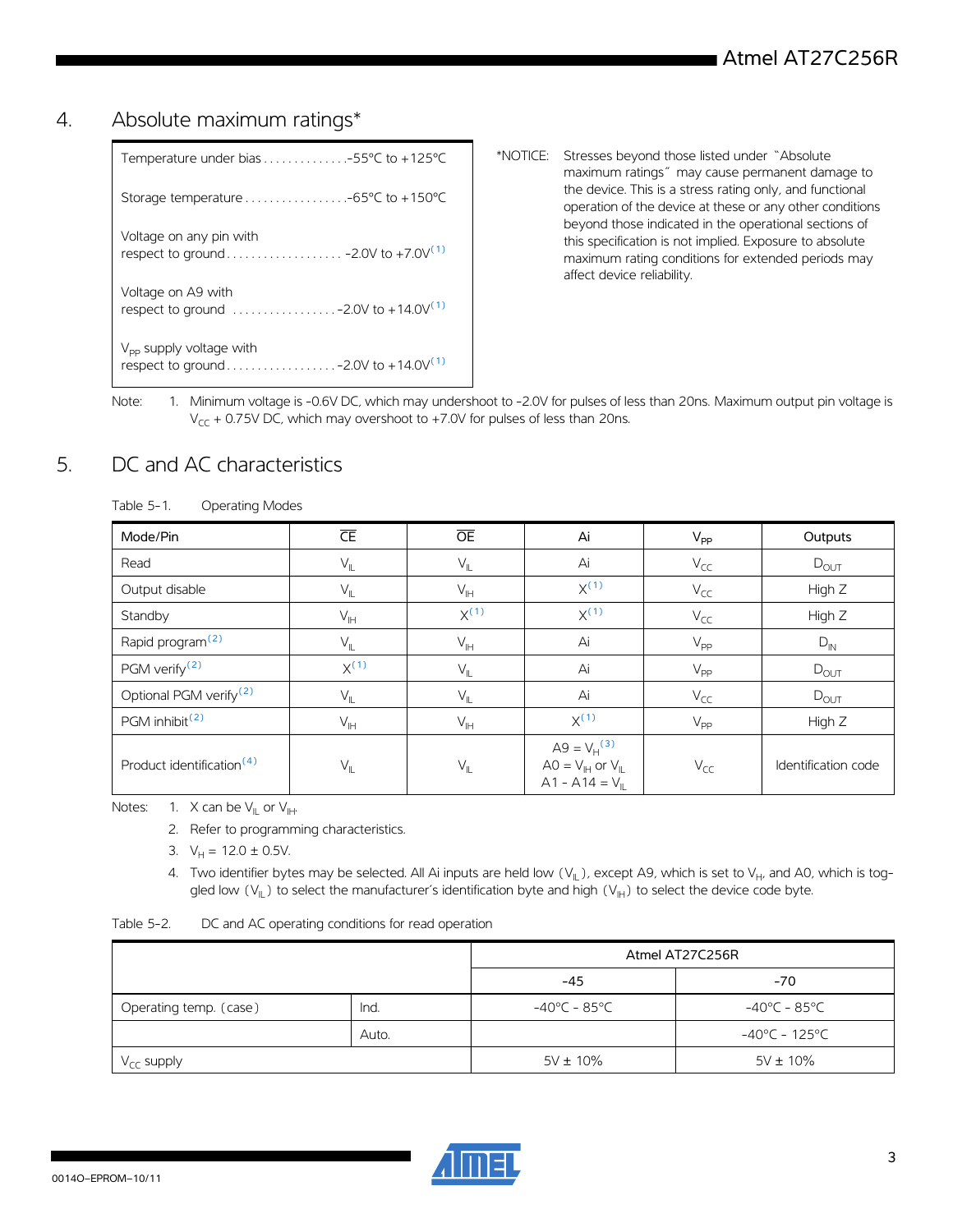

| Symbol                     | Parameter                                  | Condition                                                 |                                                                     | <b>Min</b> | Max            | <b>Units</b> |
|----------------------------|--------------------------------------------|-----------------------------------------------------------|---------------------------------------------------------------------|------------|----------------|--------------|
|                            |                                            |                                                           | Ind.                                                                |            | ±1             | μA           |
| ŀц                         | Input load current                         | $V_{IN}$ = 0V to $V_{CC}$                                 | Auto.                                                               |            | ±5             | μA           |
|                            |                                            |                                                           |                                                                     |            | ±5             | μA           |
| <sup>I</sup> LO            | Output leakage current                     | $V_{\text{OUT}} = 0V$ to $V_{\text{CC}}$                  | Auto.                                                               |            | ±10            | μA           |
| $I_{PP1}$ <sup>(2)</sup>   | $V_{\text{pp}}^{(1)}$ read/standby current | $V_{PP} = V_{CC}$                                         |                                                                     |            | 10             | μA           |
|                            |                                            | $I_{SB1}$ (CMOS), $\overline{CE} = V_{CC} \pm 0.3V$       |                                                                     |            | 100            | μA           |
| $I_{SB}$                   | $V_{cc}$ <sup>(1)</sup> standby current    | $I_{SB2}$ (TTL), $\overline{CE}$ = 2.0 to $V_{CC}$ + 0.5V |                                                                     |            | 1              | mA           |
| $I_{CC}$                   | $V_{\text{CC}}$ active current             |                                                           | f = 5MHz, $I_{\text{OUT}}$ = 0mA, $\overline{E}$ = $V_{\text{III}}$ |            | 20             | mA           |
| $V_{ L}$                   | Input low voltage                          |                                                           |                                                                     | $-0.6$     | 0.8            | $\vee$       |
| $\mathsf{V}_{\mathsf{IH}}$ | Input high voltage                         |                                                           |                                                                     | 2.0        | $V_{CC}$ + 0.5 | $\vee$       |
| $V_{OL}$                   | Output low voltage                         | $I_{OL} = 2.1mA$                                          |                                                                     |            | 0.4            | $\vee$       |
| $V_{OH}$                   | Output high voltage                        | $I_{OH} = -400 \mu A$                                     |                                                                     | 2.4        |                | $\vee$       |

Table 5-3. DC and operating characteristics for read operation

<span id="page-3-1"></span><span id="page-3-0"></span>Notes: 1.  $V_{CC}$  must be applied simultaneously with or before  $V_{PP}$ , and removed simultaneously with or after  $V_{PP}$ .

2. V<sub>PP</sub> may be connected directly to V<sub>CC</sub>, except during programming. The supply current would then be the sum of I<sub>CC</sub> and I  $I_{\mathsf{PP}}$ .

Table 5-4. AC characteristics for read operation

|                         |                                                                 |                                                 |     | Atmel AT27C256R |     |       |       |
|-------------------------|-----------------------------------------------------------------|-------------------------------------------------|-----|-----------------|-----|-------|-------|
|                         |                                                                 |                                                 |     | $-45$           |     | $-70$ |       |
| Symbol                  | Parameter                                                       | Condition                                       | Min | Max             | Min | Max   | Units |
| $t_{\text{ACC}}^{(1)}$  | Address to output delay                                         | $\overline{CE} = \overline{OE} = V_{\parallel}$ |     | 45              |     | 70    | ns    |
| $t_{CE}$ <sup>(1)</sup> | $\overline{\mathsf{CE}}$ to output delay                        | $\overline{OE} = V_{\parallel}$                 |     | 45              |     | 70    | ns    |
| $t_{OE}$ (1)            | $\overline{OE}$ to output delay                                 | $\overline{CE} = V_{\parallel}$                 |     | 20              |     | 30    | ns    |
| $t_{DF}$ <sup>(1)</sup> | OE or CE high to output float, whichever occurred first         |                                                 |     | 20              |     | 25    | ns    |
| $\tau_{\text{OH}}$      | Output hold from address, CE or OE, whichever occurred<br>first |                                                 | 7   |                 | 7   |       | ns    |

<span id="page-3-2"></span>Note: 1. See AC waveforms for read operation.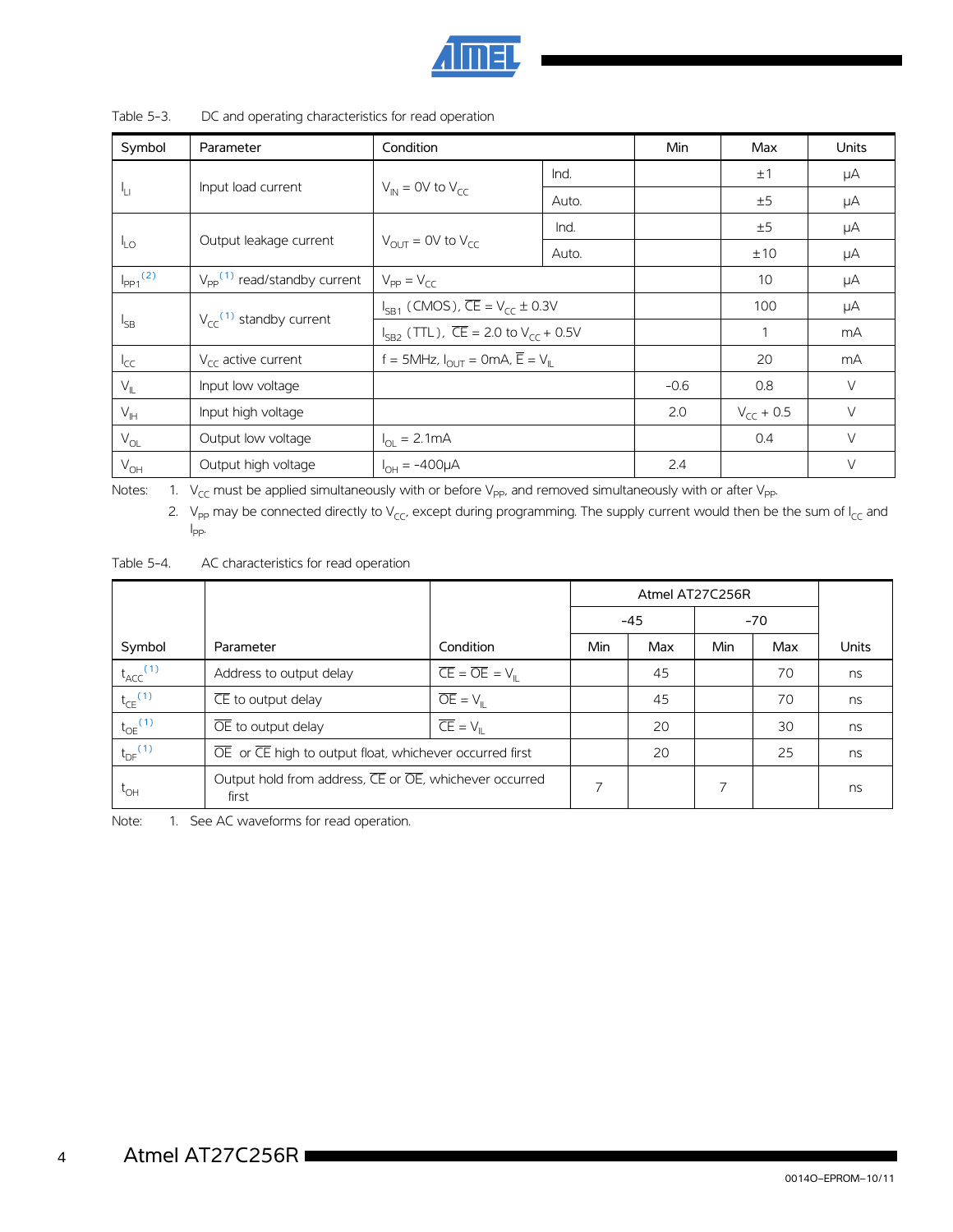Figure 5-1. AC waveforms for read operation $<sup>(1)</sup>$  $<sup>(1)</sup>$  $<sup>(1)</sup>$ </sup>



- <span id="page-4-0"></span>Notes: 1. Timing measurement reference level is 1.5V for -45 devices. Input AC drive levels are  $V_{IL} = 0.0V$  and  $V_{IH} = 3.0V$ . Timing measurement reference levels for all other speed grades are  $V_{OL} = 0.8V$  and  $V_{OH} = 2.0V$ . Input AC drive levels are  $V_{IL} =$ 0.45V and  $V_{\text{H}} = 2.4V$ .
	- 2.  $\overline{OE}$  may be delayed up to t<sub>CE</sub> t<sub>OE</sub> after the falling edge of  $\overline{CE}$  without impact on t<sub>CE</sub>.
	- 3.  $\overline{OE}$  may be delayed up to t<sub>ACC</sub> t<sub>OE</sub> after the address is valid without impact on t<sub>ACC</sub>.
	- 4. This parameter is only sampled, and is not 100% tested.
	- 5. Output float is defined as the point when data is no longer driven.

Figure 5-2. Input test waveforms and measurement levels



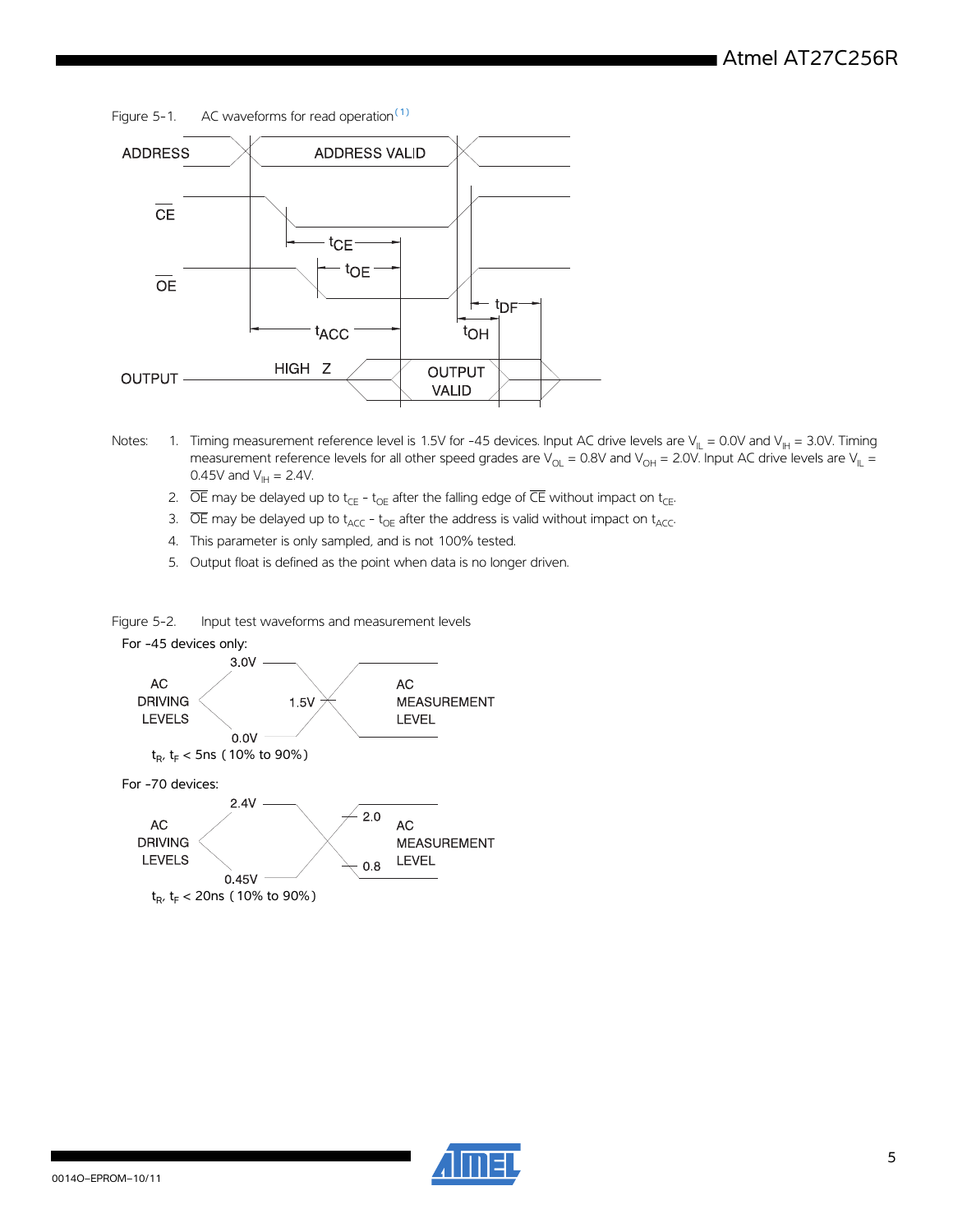

Figure 5-3. Output test load  $1.3V$ 



Note: 1.  $C_L = 100pF$  including jig capacitance, except for the -45 devices, where  $C_L = 30pF$ .

Table 5-5. Pin capacitance f = 1MHz,  $T = 25^{\circ}C^{(1)}$ 

| Symbol    | Тур | Max      | Units | Conditions                   |
|-----------|-----|----------|-------|------------------------------|
| $\sim$ IN |     |          | n⊢    | $V_{IN} = OV$                |
| LOUT      |     | <u>_</u> | D۲    | $V_{\text{OUT}} = \text{OV}$ |

<span id="page-5-0"></span>Note: 1. Typical values for nominal supply voltage. This parameter is only sampled, and is not 100% tested.



Figure 5-4. Programming Waveforms<sup>[\(1\)](#page-5-1)</sup>

<span id="page-5-1"></span>Notes: 1. The input timing reference is 0.8V for  $V_{\parallel}$  and 2.0V for  $V_{\parallel\text{H}}$ .

- 2.  $t_{OF}$  and  $t_{DFP}$  are characteristics of the device, but must be accommodated by the programmer.
- 3. When programming the Atmel AT27C256R, a 0.1 $\mu$ F capacitor is required across V<sub>PP</sub> and ground to suppress spurious voltage transients.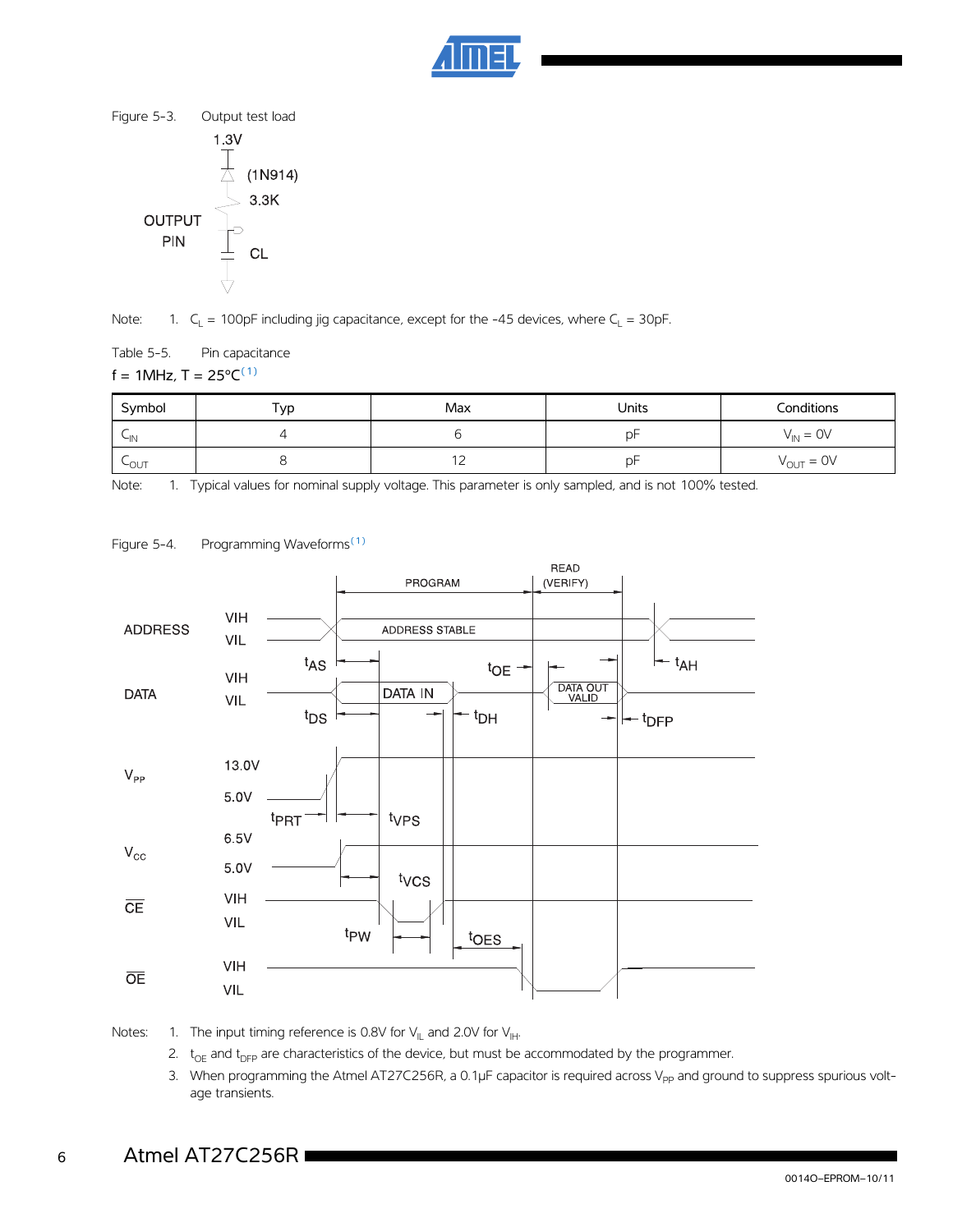Table 5-6. DC programming characteristics

 $T_A = 25 \pm 5^{\circ}$ C, V<sub>CC</sub> = 6.5  $\pm$  0.25V, V<sub>PP</sub> = 13.0  $\pm$  0.25V

|                              |                                              |                                 | Limits |              |        |
|------------------------------|----------------------------------------------|---------------------------------|--------|--------------|--------|
| Symbol                       | Parameter                                    | <b>Test Conditions</b>          | Min    | Max          | Units  |
| ŀц                           | Input load current                           | $V_{IN} = V_{IL} V_{IH}$        |        | ±10          | μA     |
| $V_{\parallel}$              | Input low level                              |                                 | $-0.6$ | 0.8          | $\vee$ |
| $\mathsf{V}_{\mathsf{IH}}$   | Input high level                             |                                 | 2.0    | $V_{CC}$ + 1 |        |
| $V_{OL}$                     | Output low volt                              | $I_{\Omega I} = 2.1 \text{mA}$  |        | 0.4          |        |
| $V_{OH}$                     | Output high volt                             | $I_{OH} = -400 \mu A$           | 2.4    |              | $\vee$ |
| <sup>I</sup> CC <sub>2</sub> | $V_{CC}$ supply current (program and verify) |                                 |        | 25           | mA     |
| $1_{PP2}$                    | $V_{\text{pp}}$ current                      | $\overline{CE} = V_{\parallel}$ |        | 25           | mA     |
| $V_{ID}$                     | A9 product identification voltage            |                                 | 11.5   | 12.5         | V      |

Table 5-7. AC programming characteristics

| $T_A = 25 \pm 5^{\circ}$ C, V <sub>CC</sub> = 6.5 ± 0.25V, V <sub>pp</sub> = 13.0 ± 0.25V |  |  |  |
|-------------------------------------------------------------------------------------------|--|--|--|
|-------------------------------------------------------------------------------------------|--|--|--|

|                  |                                                           |                                                |                | Limits |         |
|------------------|-----------------------------------------------------------|------------------------------------------------|----------------|--------|---------|
| Symbol           | Parameter                                                 | Test conditions <sup>(1)</sup>                 | Min            | Max    | Units   |
| $t_{AS}$         | Address setup time                                        |                                                | 2              |        | μs      |
| $t_{OES}$        | $\overline{OE}$ setup time                                | Input rise and fall times<br>(10% to 90%) 20ns | 2              |        | μs      |
| $t_{DS}$         | Data setup time                                           |                                                | $\overline{c}$ |        | μs      |
| $t_{AH}$         | Address hold time                                         |                                                | $\Omega$       |        | $\mu$ s |
| $t_{\text{DH}}$  | Data hold time                                            | Input pulse levels<br>0.45V to 2.4V            | 2              |        | μs      |
| $t_{\text{DFP}}$ | $\overline{OE}$ high to output float delay <sup>(2)</sup> |                                                | $\Omega$       | 130    | ns      |
| $t_{VPS}$        | $V_{\text{pp}}$ setup time                                | Input timing reference level                   | 2              |        | μs      |
| $t_{VCS}$        | $V_{cc}$ setup time                                       | 0.8V to 2.0V                                   | $\overline{c}$ |        | $\mu$ s |
| $t_{\text{PW}}$  | $\overline{\text{CE}}$ program pulse width <sup>(3)</sup> | Output timing reference level                  | 95             | 105    | μs      |
| $t_{OE}$         | Data valid from OE <sup>(2)</sup>                         | 0.8V to 2.0V                                   |                | 150    | ns      |
| $t_{PRT}$        | $V_{\text{pp}}$ pulse rise time during programming        |                                                | 50             |        | ns      |

<span id="page-6-1"></span><span id="page-6-0"></span>Notes: 1.  $V_{CC}$  must be applied simultaneously with or before V<sub>PP</sub> and removed simultaneously with or after V<sub>PP</sub>.

2. This parameter is only sampled, and is not 100% tested. Output float is defined as the point where data is no longer driven. See timing diagram.

3. Program pulse width tolerance is  $100 \mu s \pm 5\%$ .

<span id="page-6-2"></span>

| Table 5-8. | The Atmel AT27C256R integrated product identification code |
|------------|------------------------------------------------------------|
|------------|------------------------------------------------------------|

|              | <b>Pins</b>    |    |                |                |                | Hex |    |    |                |      |
|--------------|----------------|----|----------------|----------------|----------------|-----|----|----|----------------|------|
| Codes        | A <sub>0</sub> | Ο7 | O <sub>6</sub> | O <sub>5</sub> | O <sub>4</sub> | O3  | O2 | Ο1 | O <sub>0</sub> | data |
| Manufacturer |                |    |                | 0              |                |     |    |    |                |      |
| Device type  |                |    |                |                |                |     |    |    |                | 8С   |

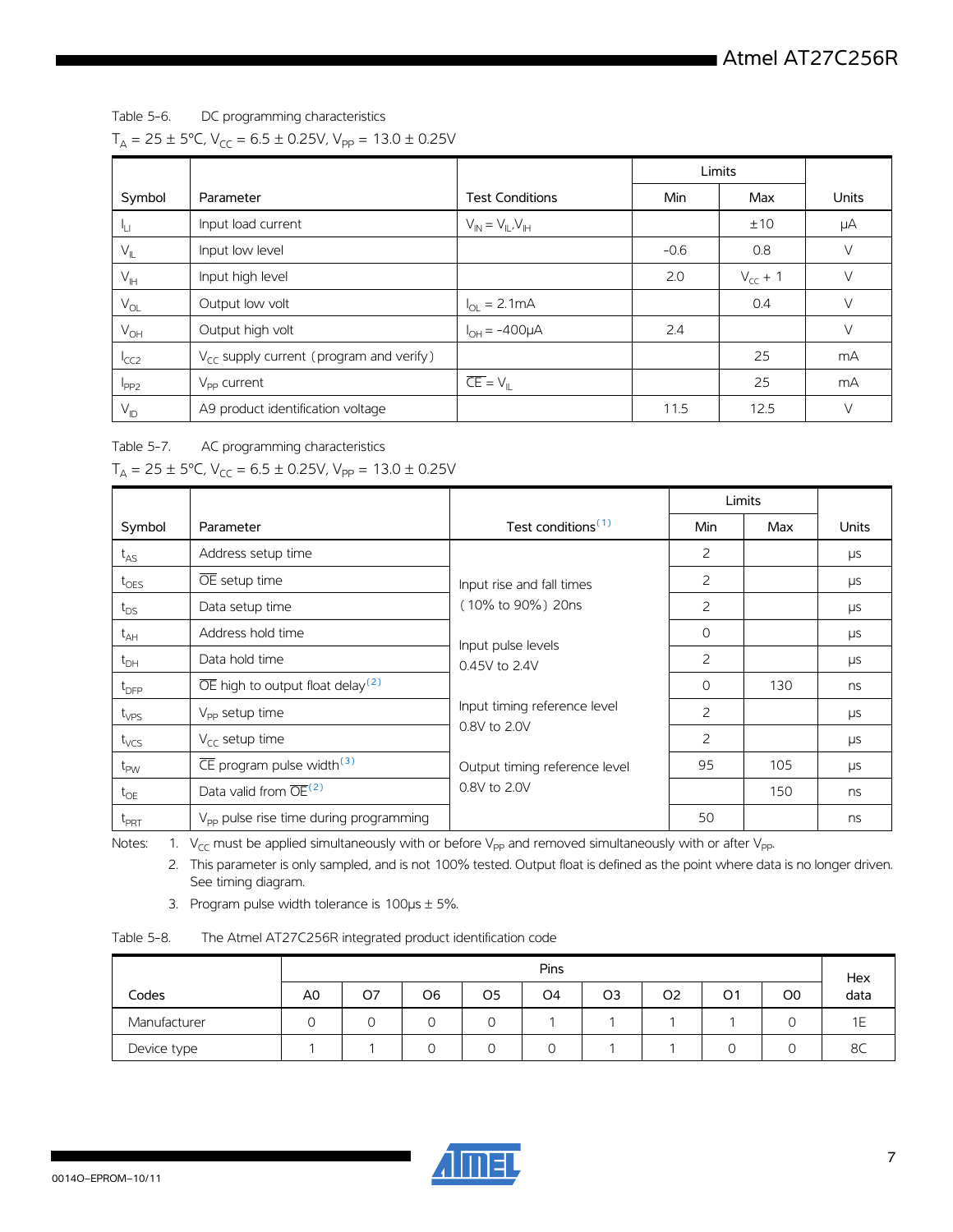## 6. Rapidprogramming algorithm

A 100 $\mu$ s  $\overline{CE}$  pulse width is used to program. The address is set to the first location. V<sub>CC</sub> is raised to 6.5V and V<sub>PP</sub> is raised to 13.0V. Each address is first programmed with one 100µs CE pulse without verification. Then a verification/reprogramming loop is executed for each address. In the event a byte fails to pass verification, up to 10 successive 100µs pulses are applied with a verification after each pulse. If the byte fails to verify after 10 pulses have been applied, the part is considered failed. After the byte verifies properly, the next address is selected until all have been checked. V<sub>PP</sub> is then lowered to 5.0V and  $V_{CC}$  to 5.0V. All bytes are read again and compared with the original data to determine if the device passes or fails.

Figure 6-1. Rapid programming algorithm

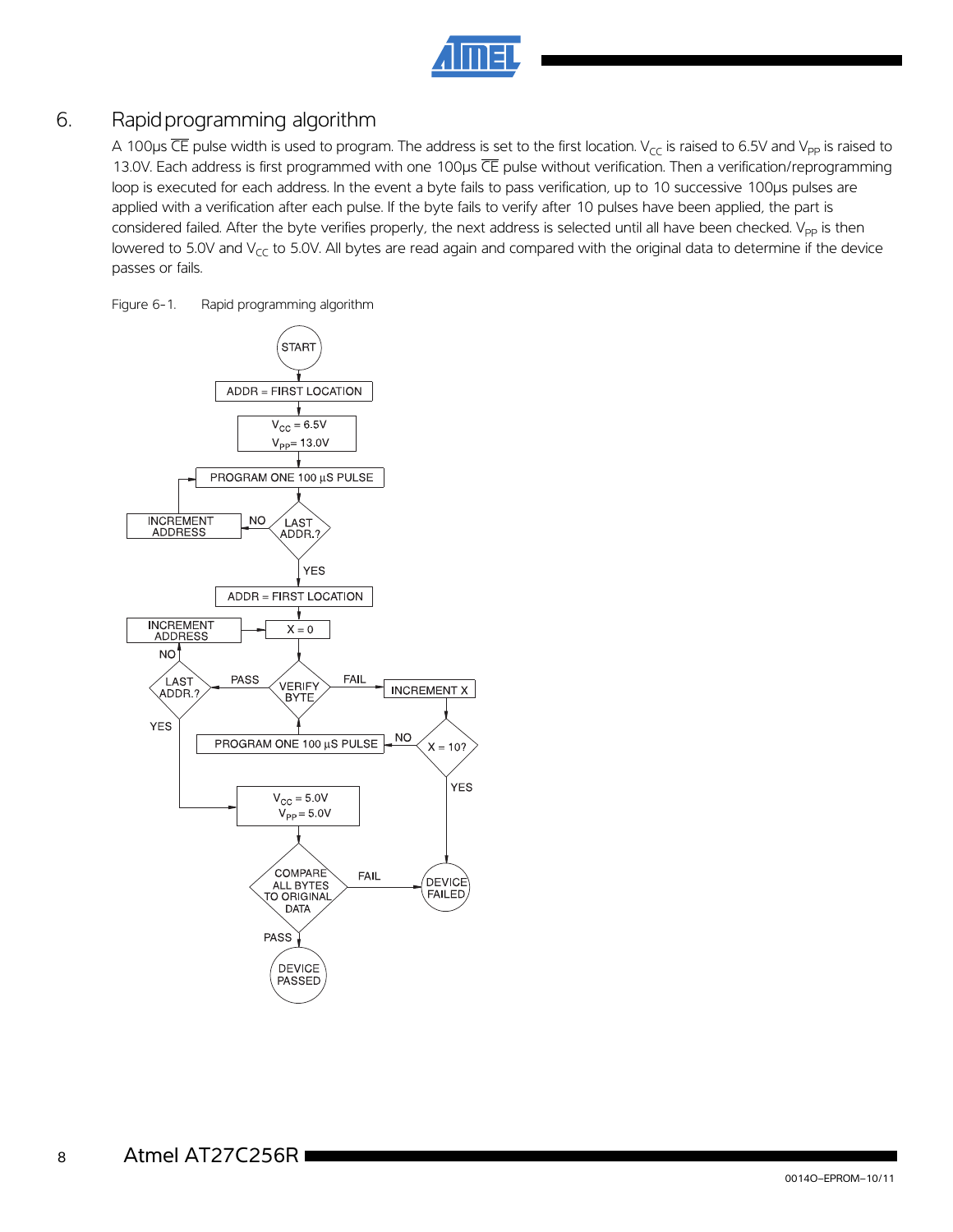# 7. Ordering information

| LACC     | $I_{cc}$ (mA) |                |                     |                  |                 |                  |
|----------|---------------|----------------|---------------------|------------------|-----------------|------------------|
| ns)      | Active        | Standby        | Atmel ordering code | Package          | Lead finish     | Operation range  |
| 45<br>20 | 0.1           | AT27C256R-45JU | 32J                 | Matte tin        | Industrial      |                  |
|          |               | AT27C256R-45PU | 28P <sub>6</sub>    | Matte tin        | (−40°C to 85°C) |                  |
| 70<br>20 | 0.1           | AT27C256R-70JU | 32J                 | Matte tin        | Industrial      |                  |
|          |               |                | AT27C256R-70PU      | 28P <sub>6</sub> | Matte tin       | (−40°C to 85°C). |

## Green package (Pb/halide-free)

| Package type |                                                           |  |  |  |
|--------------|-----------------------------------------------------------|--|--|--|
| 32J          | 32-lead, plastic, J-leaded chip carrier (PLCC)            |  |  |  |
| 28P6         | 28-lead, 0.600" wide, plastic, dual inline package (PDIP) |  |  |  |

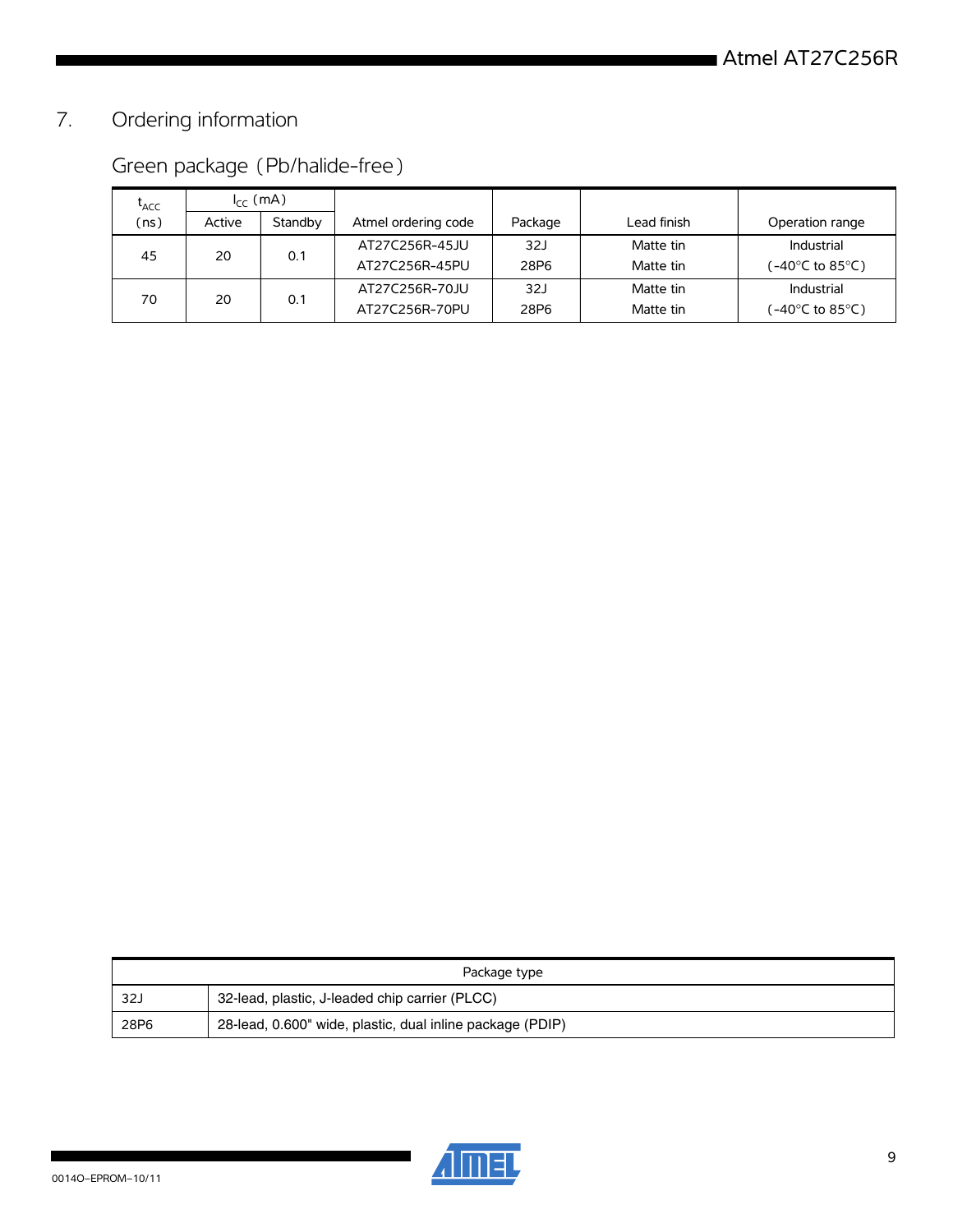

## 8. Packaging information

## 32J – PLCC

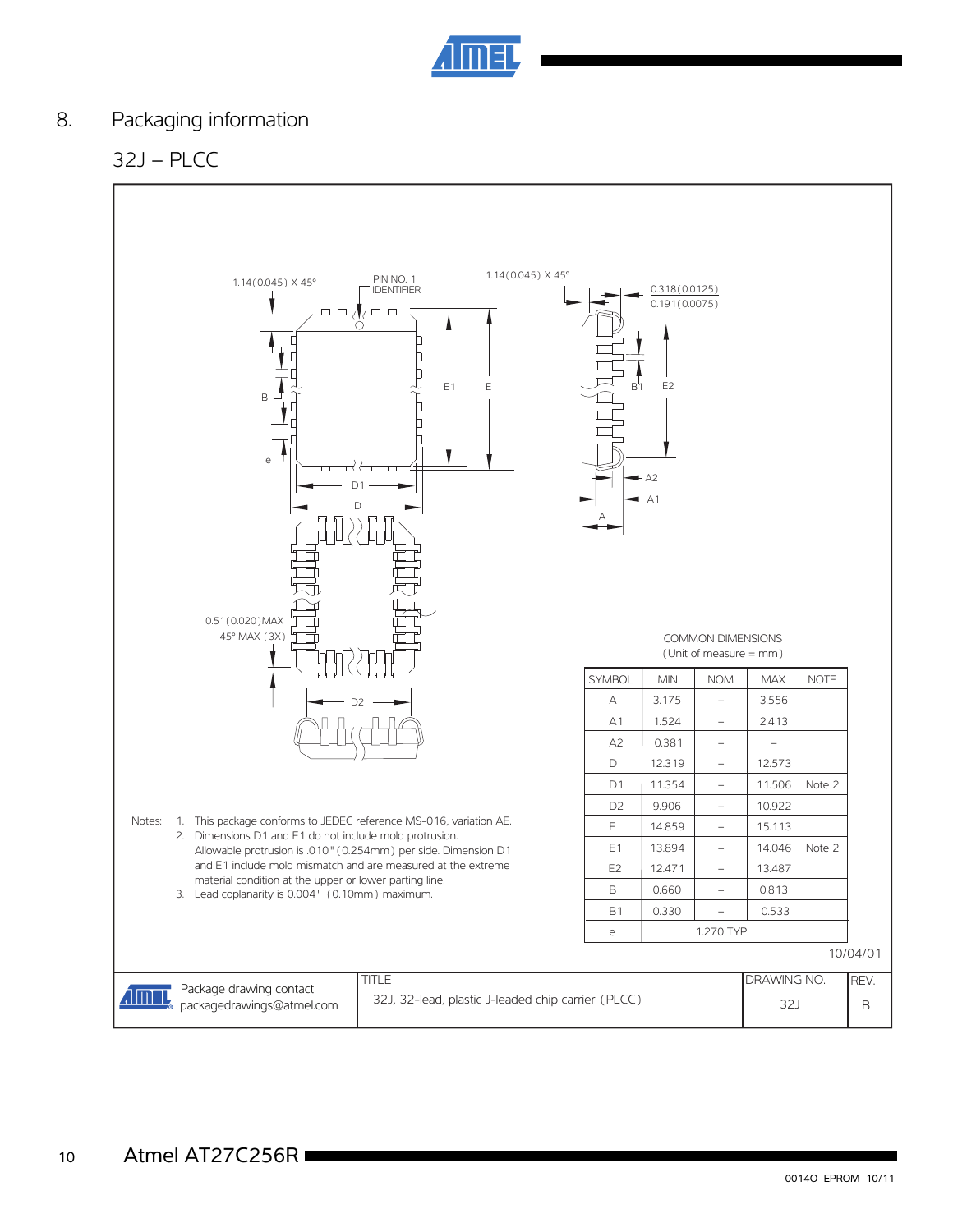### 28P6 – PDIP



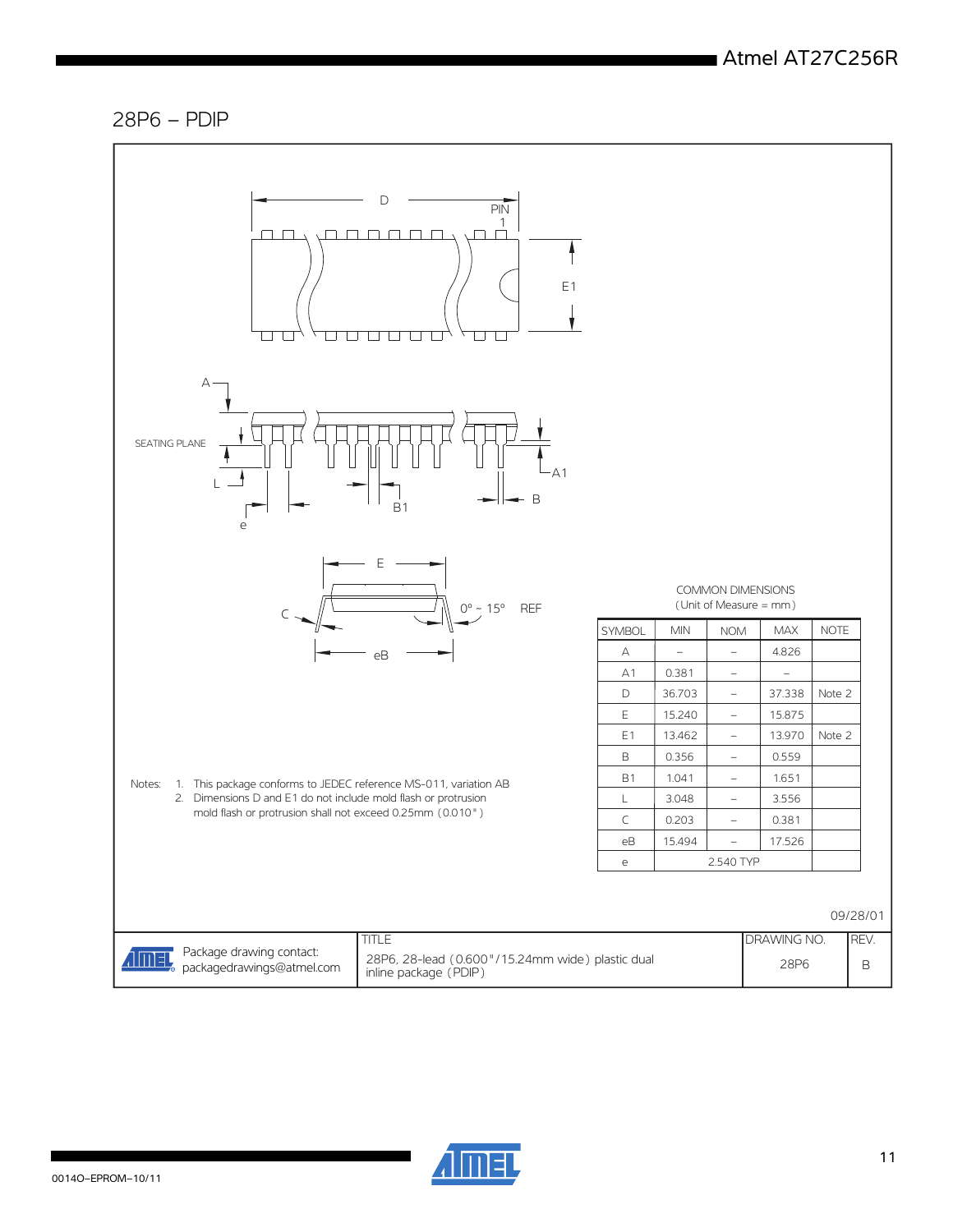

# 9. Revision history

| Doc. rev. | Date    | Comments                                |
|-----------|---------|-----------------------------------------|
| 00140     | 10/2011 | Correct pinouts                         |
| 0014N     | 04/2011 | Remove TSOP and SOIC packages           |
|           |         | Add lead finish to ordering information |
| 0014M     | 12/2007 |                                         |